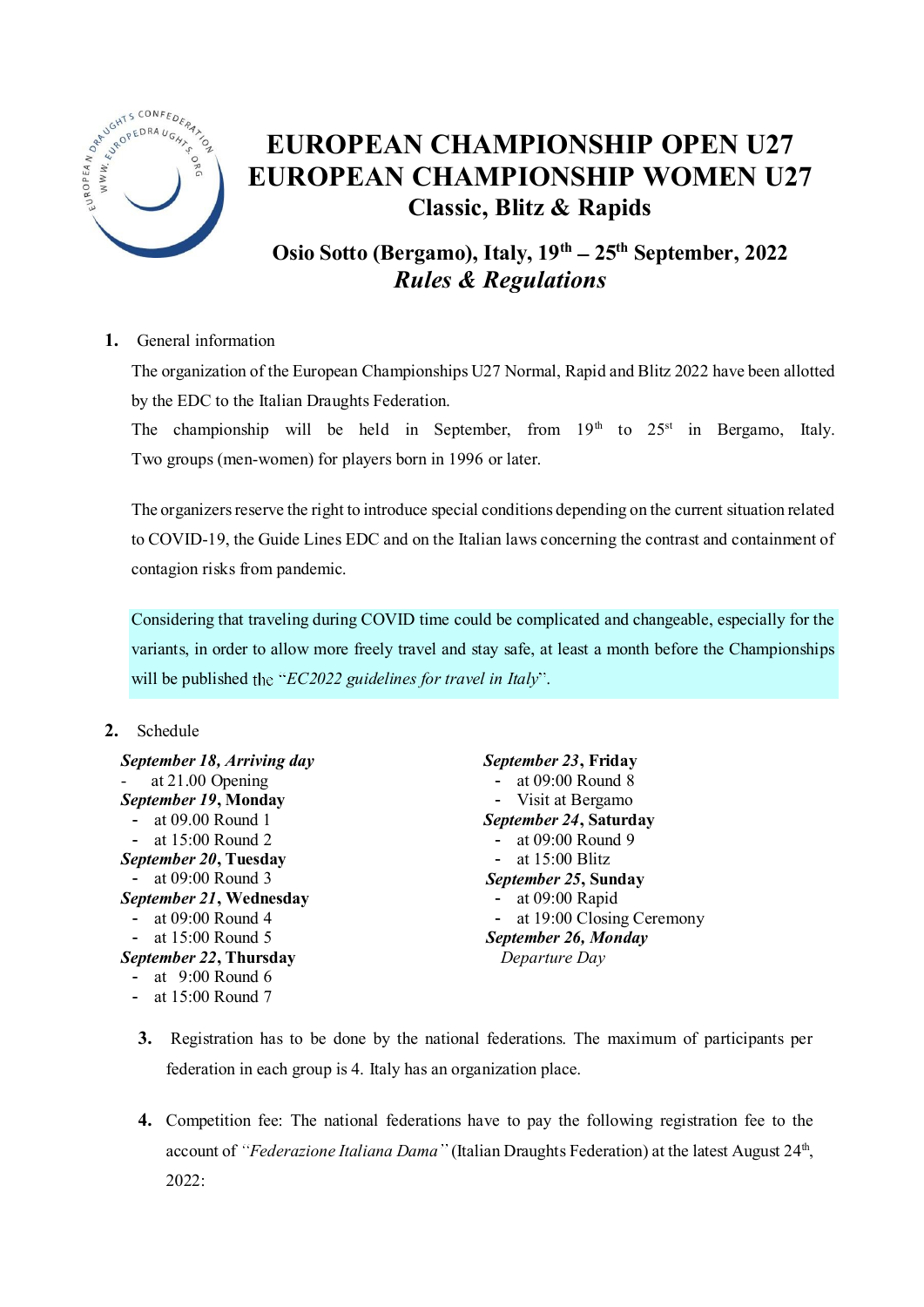- *Individual Classic tournament*
	- $\circ$  50 € (per player)
- *Individual Blitz Championship*
	- $\circ$  10 € (per player)
- *Individual Rapid Championship*
	- $\circ$  10 € (per player)

Please follow the instructions for making a bank transfer. Beneficiary: *Federazione Italiana Dama* Address: Largo Lauro de Bosis n. 15 - 00135 Roma Bank: Poste Italiane S.p.A IBAN account nr: IT16U0760104800000038300968 BIC (Swift code): BPPIITRRXXX

Fee can be paid in cash before opening ceremony, but in this case the fee is higher: for main tournament 60  $\epsilon$  and 15  $\epsilon$  for blitz and rapid respectively

Players for whom the registration fee is not paid before the opening ceremony, are not allowed to participate in the tournament.

Similarly, a player registration for whom the registration fee for Blitz and Rapid Championships is not paid before September 24th is not allowed to participate in the tournament.

If you are planning to pay the fee in cash, you have to inform about it on your registration form.

## 5. Prizes

Cups, medals and diplomas for the top 3 in each tournament

- 6. Application from the federations should be sent to [European.Championship@fid.it](mailto:European.Championship@fid.it) at latest August 24<sup>th</sup>, 2022.
- 7. A Jury d'Appel (appeal board) will be nominated by EDC President and announced to all before 1<sup>st</sup> round.
- 8. Time control
	- Fisher system
	- Classic:  $80^{\circ}+1^{\circ}$ ; Rapid:  $15^{\circ}+10^{\circ}$ ; Blitz:  $5^{\circ}+3^{\circ}$
- 9. Technical Details

The tournament will be supervised by main referee determined by EDC.

## 10. Competition system

The Championships normal, rapid and blitz games will be played in Swiss System, with 9 or less rounds depending on the number of participants.

Places will be appointed by the amount of points obtained by participants. To determine the ranking place when number of points is equal for several participants will apply the following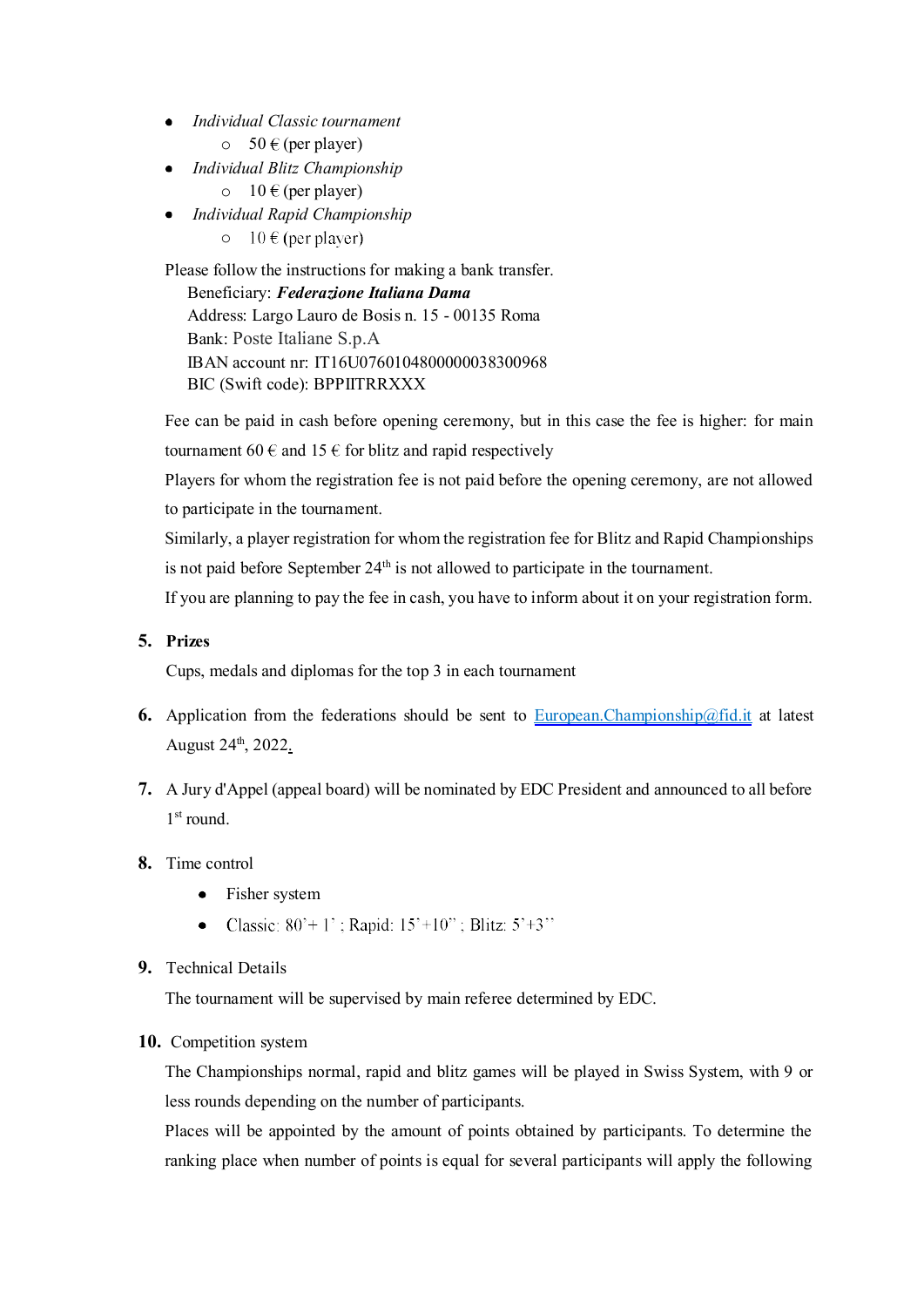criteria: Truncated Solkoff Coefficient FMJD: the largest total score of opponents played, not counting the weakest, if needed the second weakest etc.

11. All costs for travel and visa expenses as well as travelling, food and lodging and visa expenses for players and accompanying persons have to be paid by their national federations or by themselves.

## 12. Winner 2021 Men and Women 2021 get the hotel (whole period) and meals for FREE (double rooms).

*13.* Hotel: *Hotel Ristorante Continental,* 4 stars

*Address:* in via Milano 1, Osio Sotto

(12 km to the center of Bergano and 15 km to the Airport of Bergamo-Orio al Serio), *<https://www.hotelristorantecontinental.com/>*

Prices per Person per day:

B&B treatment  $\epsilon$  55.00 in single room / per night (total for 8 nights  $\epsilon$  440,00) B&B treatment  $\in$  40.00 in double room / per night (total for 8 nights  $\in$  320.00) B&B treatment  $\in$  35.00 in triple room / per night (total for 8 nights  $\in$  280,00)

Lunch:  $12,00 \in$ ; Dinner:  $12,00 \in$ 

## The FID will contribute, extraordinarily, with a  $5 \in$  discount, per day, for one player man and one woman Under 27, from each federation.

Players are supposed to stay in the hotel. Supplement for arrival a day earlier or departure a day later is possible.

Reservations of the hotel, questions and documents needed for visa ONLY IN ENGLISH must be asked to: [European.championships@fid.it](mailto:European.championships@fid.it) Telephone: +39. 0632723202

Payments of the hotel to FID via bank. Bank Account headed to: *Federazione Italiana Dama* IBAN: IT16 U076 0104 8000 0003 8300 968 BIC (Swift code): BPPIITRRXXX

## 14. Official site of the competition: *[http://www.federdama.org](http://www.federdama.org/)*

## 15. Connections:

## By Train

Connections every hour from Milan Central Station to Verdello-Dalmine Station. Journey time: about 40 minutes. From Verdello-Dalmine railway station, it is possible to reach the hotel by taxi or by bus  $(2,9 \text{ km} / 5 \text{ min})$ .

#### By Bus